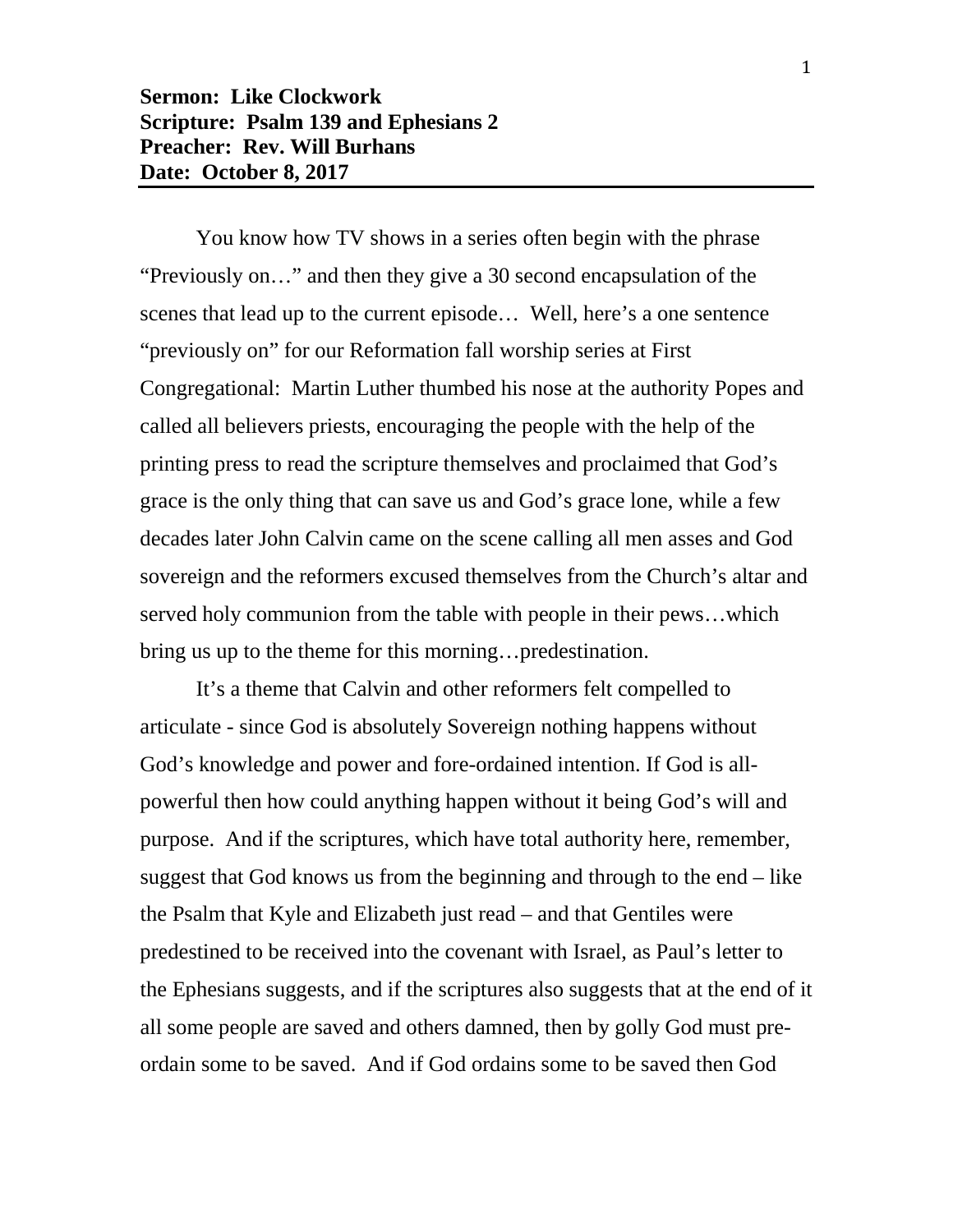determines that others will be damned and that is basically the theory of predestination.

I can't say I love the impression of God that such a theology leaves which is one reason I align myself with progressive Christian churches and denominations, like our own UCC. We tend not to lay out strict theological claims for our membership but regarding eschatology – meaning what we believe about the ultimate destiny of humankind we progressive Christians at the very least leave that final judgment to God and Her graciousness or we would outright proclaim a theology of universal salvation, that no one in fact, in the end, will be able to resist the forgiveness, love, and salvation of God. That theology though has it's own harrowing ramifications, though, as that would mean Hitler and Stephen Paddock, for instance, would in the end enjoy eternal bliss.

And such a theology, we have to understand, is a departure from much of traditional reformed Christian theology which held to the absolute authority of scripture and the Bible does have reference to salvation and damnation – I'd say it's not as central as our conservative Christian brothers and sisters seem to hold that it is but it's in there. And The Reformers placed our eternal destiny front and center to their theology and understanding of human relationship with the divine. Remember the selling of indulgences was the church's practice of manipulating people into giving money to the church by suggesting that they could buy loved one's passage through purgatory to heaven. The  $16<sup>th</sup>$  century reformers were not challenging the notion of heaven and hell, only the notion that the church had any business administrating who was in and out and in between.

This is why Calvin felt so compelled to establish this principle of predestination because, think about it, if everything is pre-ordained by God then the church has no power and no business suggesting that they can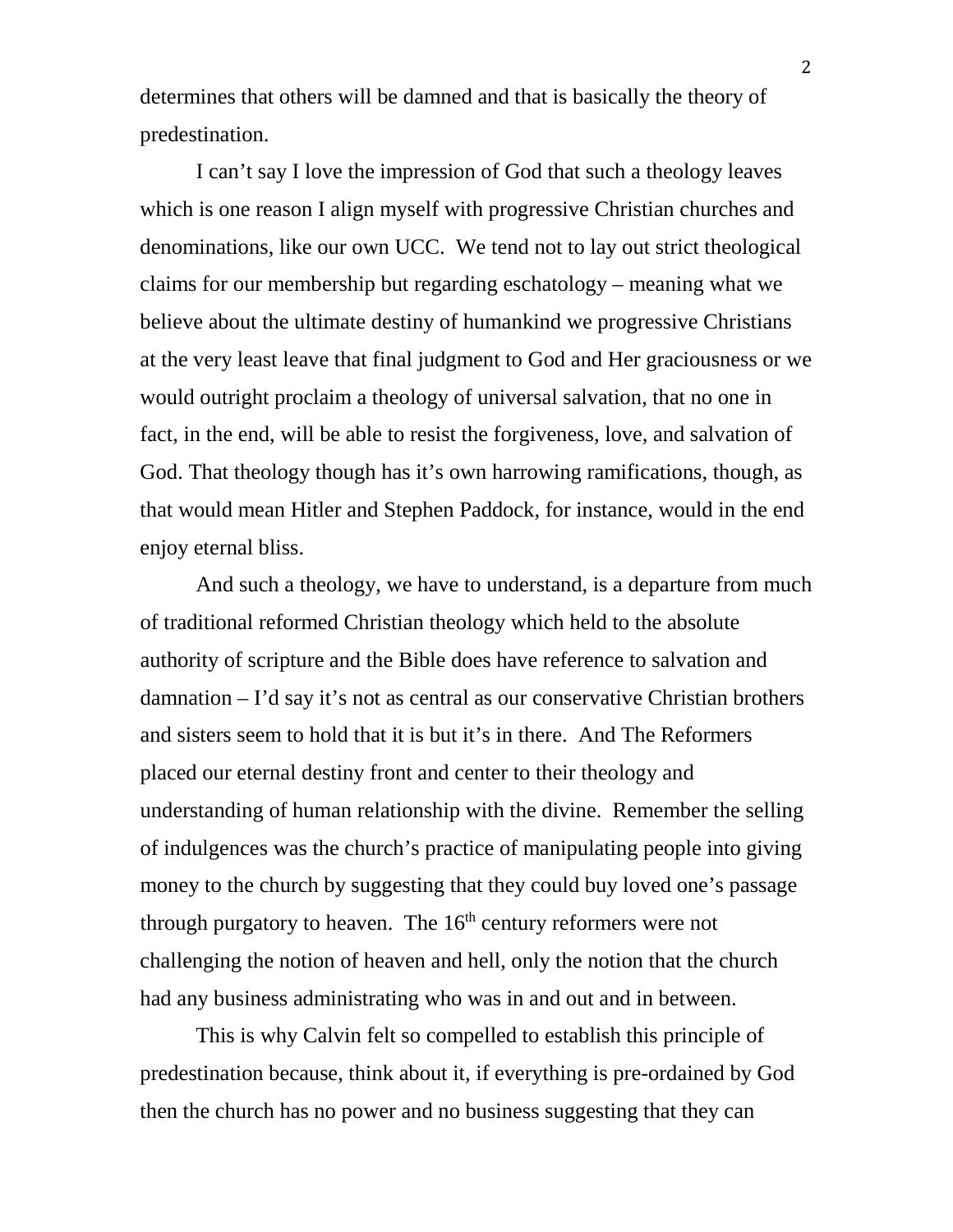mediate or mitigate ultimate things. If it's all pre-ordained, pre-determined, predestined, then the church is forced out of the business they were getting rich off of.

So Calvin said yes, God gave us free will within the temporal realm but ultimately God knows and directs where our lives are going in the end, we have nothing to do with that. But what does that mean for our own free will and determination of our lives? How much do we actually determine in our lives and how much are we a product of our nature and our nurture? We tend to assume, especially in our freedom loving country, that we are totally free to do and be what we want but is that true? I found it interesting that our daughter, Augusta Claire, has been reading in her English class during this Las Vegas tragedy, the 1960's novel A Clockwork Orange where the protagonist, Alex, is this extremely violent character who thrives on the violence he does to others and who, during his incarceration, is the subject of a government experiment to rehabilitate him by showing him violent images and making him physically sick with a drug. Once he's out, the thoughts and desire for violence still come but they are accompanied by nausea, which curbs his behavior… at least for a time. So is he free or is he determined. Is his predilection for violence built into him or learned and can he help that this brings him satisfaction? Are we determined like wound up clockwork or are we free to truly choose our own course?

And then there's this to complicate matters: A few years ago I heard a fascinating interview that Terri Gross did with a criminologist named Adrian Raine who has been studying the brains of murderers, criminals and psychopaths. He has a particular interest in the nature, physiological side of the nature-nurture debate to understand more fully why people do what they do. And what Raine has found in his studies is that the brains of many of those locked away for life or awaiting the death penalty for awful crimes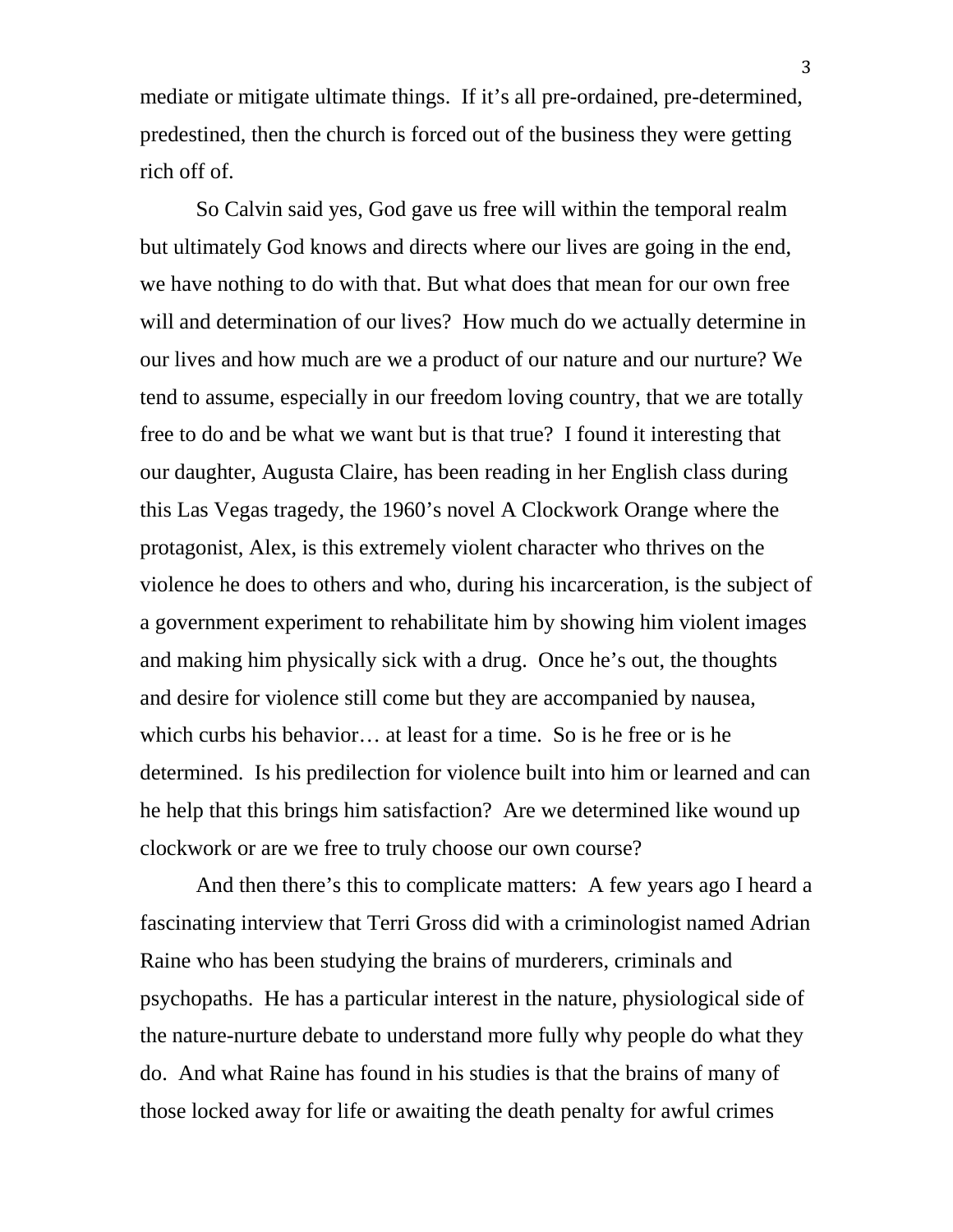simply do not function as well as the majority of ours do. The studies show that the frontal lobe of their brains, the part that is mostly responsible for arresting our impulsive behavior, is simply underactive. In the case of psychopaths, their amygdala, that part of the brain responsible for emotions and empathy, is smaller and in some cases dramatically shriveled. It's very possible that Stephen Paddock, who committed the atrocities in Las Vegas this week, has a shriveled amygdala, that part of the healthy brain that for many of us simply wouldn't allow us to stomach such an act. Raine does not deny that nurture and free will plays a part in what people do, but only that many of the hardened criminals in our prison systems, those really "wretched" sinners who must be damned to hell for what they do, some might say, actually have brain deficits as well as in many cases the kind of upbringings that seriously stack the cards against them being something, anything, different.

Think about that for a moment. Some of those people that we can easily would write off as "bad" people; those criminals who have done horrible things, ruined others' lives, and reaped the consequences, their brains don't function as well as ours do. Those who make us feel a whole lot better about ourselves because "at least we are not like them", who knows what divine judgment makes of what they were given and how they responded… and for that matter, who knows about us in that equation too. Are we more like clockwork than we think or are we truly free to set our course in light of the way our brains work and the condition of our souls? Do we sit here with successful jobs and families enjoying the benefits of this society because we earned it all and deserve it all or do our relatively healthy brains play a part and the fact that we grew up in well-to-do families and had basically loving parents? And does that other person who sits in a 6 by 8 foot prison cell year after year because of a violent crime deserve where he